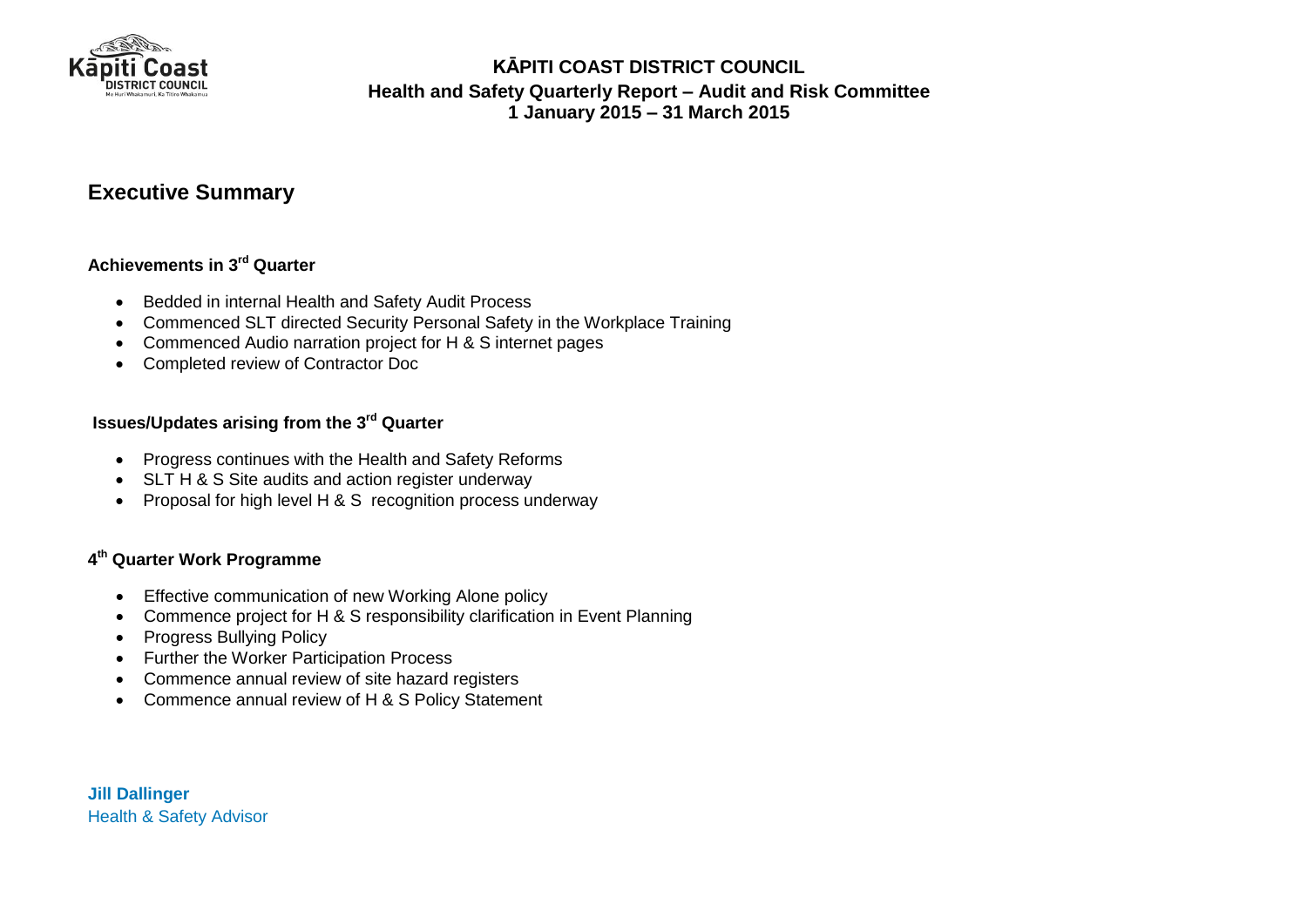

| <b>Subject</b>                             | <b>Status</b>                                                                                                                                                                                                           | <b>Comment on Subject</b>                                                                                                                                                                                                             | <b>Evidence Available (if required)</b>                                    |  |  |  |
|--------------------------------------------|-------------------------------------------------------------------------------------------------------------------------------------------------------------------------------------------------------------------------|---------------------------------------------------------------------------------------------------------------------------------------------------------------------------------------------------------------------------------------|----------------------------------------------------------------------------|--|--|--|
| <b>Policy and Planning</b>                 |                                                                                                                                                                                                                         |                                                                                                                                                                                                                                       |                                                                            |  |  |  |
| <b>Working Alone Policy</b>                | Draft Corporate Working Alone Policy<br>Completed                                                                                                                                                                       | Council has an operational policy in effect<br>currently and has furthered this to incorporate all<br>areas of Council including non-operational areas.<br>Once approved the policy will be effectively<br>communicated to all staff. | <b>Draft Working Alone Policy</b>                                          |  |  |  |
| <b>Bullying Policy</b>                     | Draft Policy underway                                                                                                                                                                                                   | Council holds effective processes for the<br>management of bullying and harassment and is<br>comfortable in formalizing this process into policy.<br>Expected date of completion is June 2015.                                        | <b>Draft Bullying Policy</b>                                               |  |  |  |
| H & S Reforms                              | Release of the At Work Bill has been delayed<br>until the end of 2015. (No set date).<br>Regulations were expected to be released in<br>April/May of 2015. These releases will<br>require adaptation of current policy. | Council undertook a policy review in 2014 with<br>the upcoming reforms in mind. This review<br>continues on an ongoing basis as per continuous<br>improvement.                                                                        | Worksafe NZ Reform Updates.                                                |  |  |  |
| $\mathbf{2}$<br><b>Delivery</b>            |                                                                                                                                                                                                                         |                                                                                                                                                                                                                                       |                                                                            |  |  |  |
| Contractor Health and<br>Safety Management | 17 - A Grade Contractors<br>33 - B Grade Contractors<br>57 – C Grade Contractors<br>$33 -$ Pending<br>19 - Council initiated contact made<br>107 Approved Contractors                                                   | All contractors undertaking work for Council must<br>be on or working through the Health and Safety<br>Approval process.                                                                                                              | <b>Contractor Management Policy</b><br><b>Approved Contractor Register</b> |  |  |  |
| Drug and Alcohol<br>Management             | 2 Pre- employment - 2 negative tests                                                                                                                                                                                    | Results are consistent.                                                                                                                                                                                                               | Drug and Alcohol Policy                                                    |  |  |  |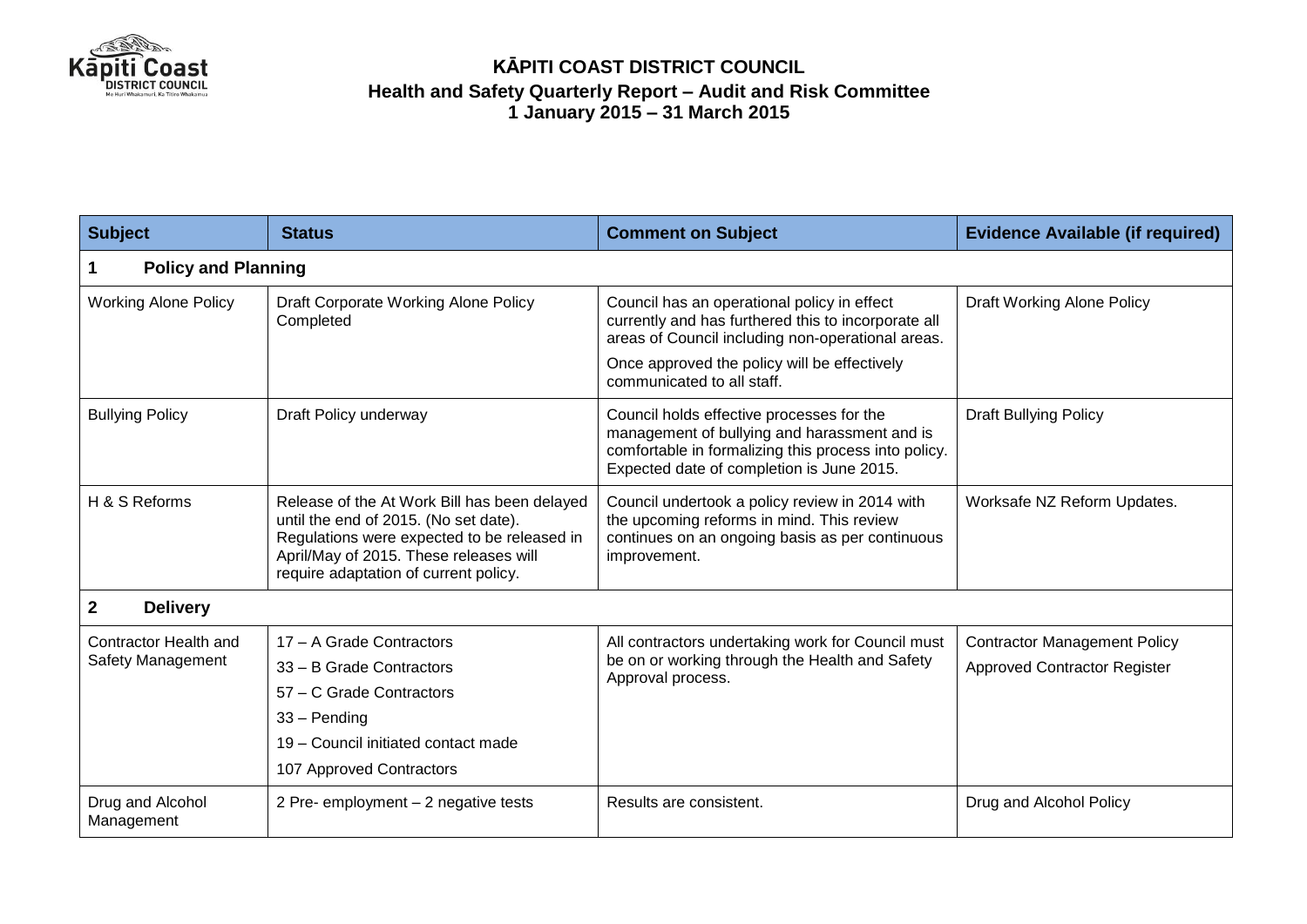

| <b>Subject</b>                       | <b>Status</b>                                                                                                                                                             | <b>Comment on Subject</b>                                                                                                                                                                                                                                                                                                                                                                                                                   | <b>Evidence Available (if required)</b>      |  |  |  |
|--------------------------------------|---------------------------------------------------------------------------------------------------------------------------------------------------------------------------|---------------------------------------------------------------------------------------------------------------------------------------------------------------------------------------------------------------------------------------------------------------------------------------------------------------------------------------------------------------------------------------------------------------------------------------------|----------------------------------------------|--|--|--|
| <b>Health and Safety</b><br>Training | Routine site specific Health and Safety<br>training continues to ensure Health and<br>Safety knowledge is at the highest level and<br>appropriate to the business groups. | Continuous improvement in Health and Safety for<br>staff training has led to the SLT direction of<br>Personal Safety workshops for all staff with direct<br>customer service interaction.                                                                                                                                                                                                                                                   | <b>Training Records</b>                      |  |  |  |
|                                      |                                                                                                                                                                           | 37 employees completed training to date                                                                                                                                                                                                                                                                                                                                                                                                     |                                              |  |  |  |
| <b>Hazard Management</b>             | Annual Review of all site Registers will occur<br>in June of each year.                                                                                                   | Internal Security Review - The SLT<br>commissioned Security review of all Council<br>Customer Service sites phase 1 has commenced<br>with individual groups working through<br>implementation of the report recommendations.<br>This includes completion of additional security<br>lock provision on internal doors within Civic<br>Building, and management of ID card<br>identification.<br>Phase 2 will be reviewed on the completion of | Independent Security Review Report<br>OPSEC. |  |  |  |
|                                      |                                                                                                                                                                           | phase 1.                                                                                                                                                                                                                                                                                                                                                                                                                                    |                                              |  |  |  |
| 3<br><b>Monitoring for Wellness</b>  |                                                                                                                                                                           |                                                                                                                                                                                                                                                                                                                                                                                                                                             |                                              |  |  |  |
| Serious Harm                         | Nil Serious Harm events this quarter                                                                                                                                      | Low - Moderate Level incidents only this quarter                                                                                                                                                                                                                                                                                                                                                                                            |                                              |  |  |  |
| Incidents/Accidents/Near<br>Miss     | 19 - Incidents                                                                                                                                                            | Incident stats on par with that of previous<br>quarters with 50.7% of all recorded incidents<br>relating to third party events in primarily Library<br>and Aquatics area.                                                                                                                                                                                                                                                                   | <b>Incident Reporting Data</b>               |  |  |  |
|                                      | $13 -$ Injuries                                                                                                                                                           |                                                                                                                                                                                                                                                                                                                                                                                                                                             |                                              |  |  |  |
|                                      | 3 – Near Miss                                                                                                                                                             |                                                                                                                                                                                                                                                                                                                                                                                                                                             |                                              |  |  |  |
|                                      | 36 - Third Party                                                                                                                                                          |                                                                                                                                                                                                                                                                                                                                                                                                                                             |                                              |  |  |  |
|                                      | 0 - Serious Harm                                                                                                                                                          |                                                                                                                                                                                                                                                                                                                                                                                                                                             |                                              |  |  |  |